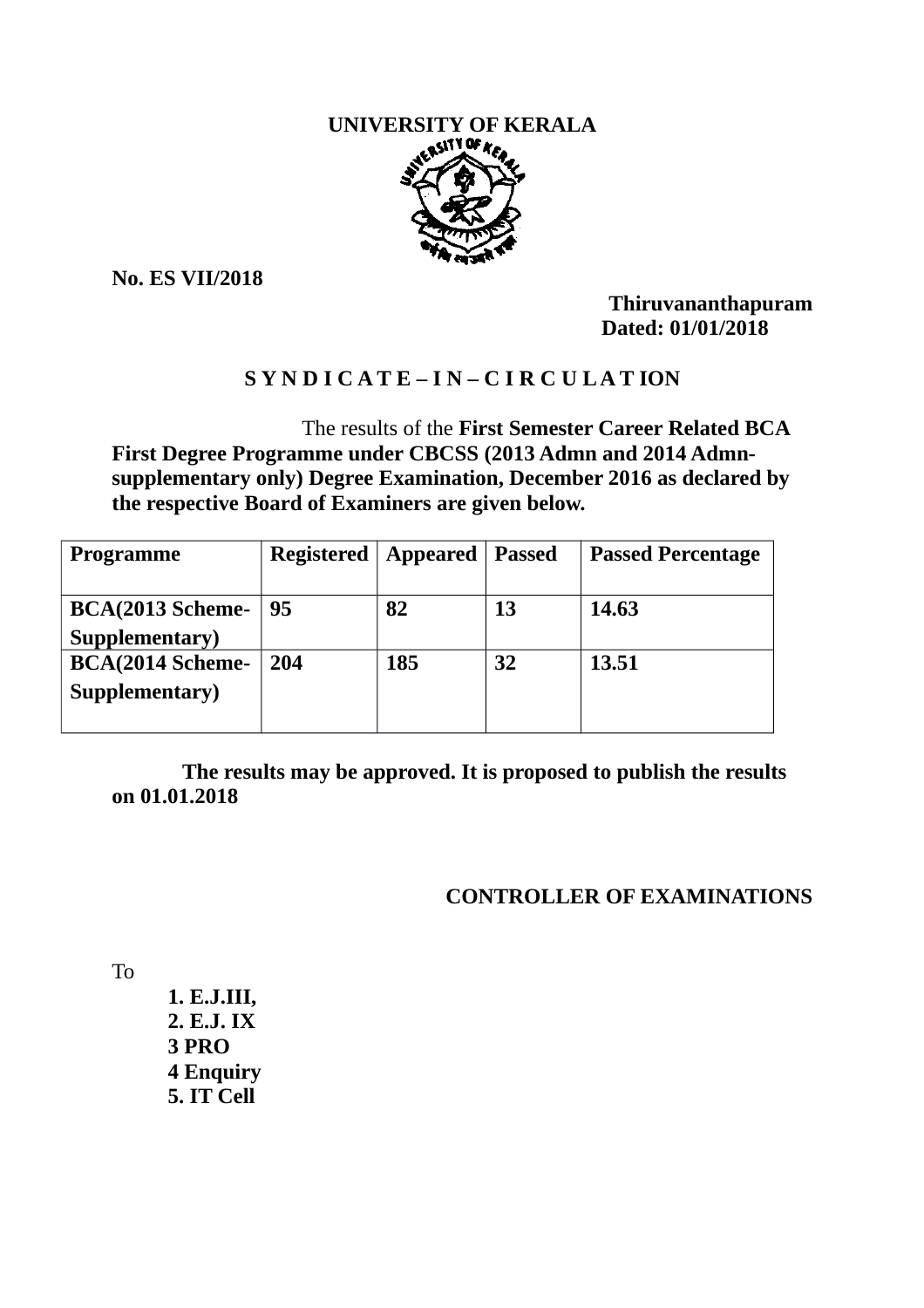## **Not to be published before 01/01/2018**

## **No. ES VII/2018**



# **NOTIFICATION**

1. The following is the provisional list of Register Numbers of the successful Candidates at the First Semester Career Related BCA First Degree Programme under CBCSS (2013 & 2014 Scheme – supplementary) Degree Examination December 2016 as declared by the Board of Examiners. 2. For the successful completion of a Semester (for 2013 & 2014 admission), a Student has to score a minimum SCPA of 4.00(E grade). A minimum of 40% Marks (E Grade) is required for passing a course with a separate minimum of 40%(E Grade) for Continuous Evaluation and End Semester Evaluation. 3. The last date for applying revaluation and scrutiny via online is 22/01/2018. Candidates should make use of draft mark list available in the university website for applying for revaluation.

| <b>SUBJECTS</b>                  |                                  |  |  |  |
|----------------------------------|----------------------------------|--|--|--|
| 2014 SCHEME                      | 2013 SCHEME                      |  |  |  |
| EN 1111.4 Listening and Speaking | EN 1111.4 Listening and Speaking |  |  |  |
| <b>Skills</b>                    | <b>Skills</b>                    |  |  |  |
| CS 1121Introduction to IT        | CP 1121 Introduction to Computer |  |  |  |
|                                  | Science                          |  |  |  |
| MM 1131.9 Mathematics I          | MM 1131.9 Mathematics I          |  |  |  |
| CP 1131 Digital Electronics      | CP 1132 Digital Electronics      |  |  |  |
| CP 1141 Introduction to          | CP 1141 Programming in C         |  |  |  |
| Programming                      |                                  |  |  |  |
| CP 1122 PC Software Lab          | CP 1122 PC Software and HTML Lab |  |  |  |
| CP 1142 Programming Lab 1        | CP 1142 Programming Lab I        |  |  |  |

# **CONTROLLER OF EXAMINATIONS**

**University Buildings, Thiruvananthapuram Dated: 01 /01/2018**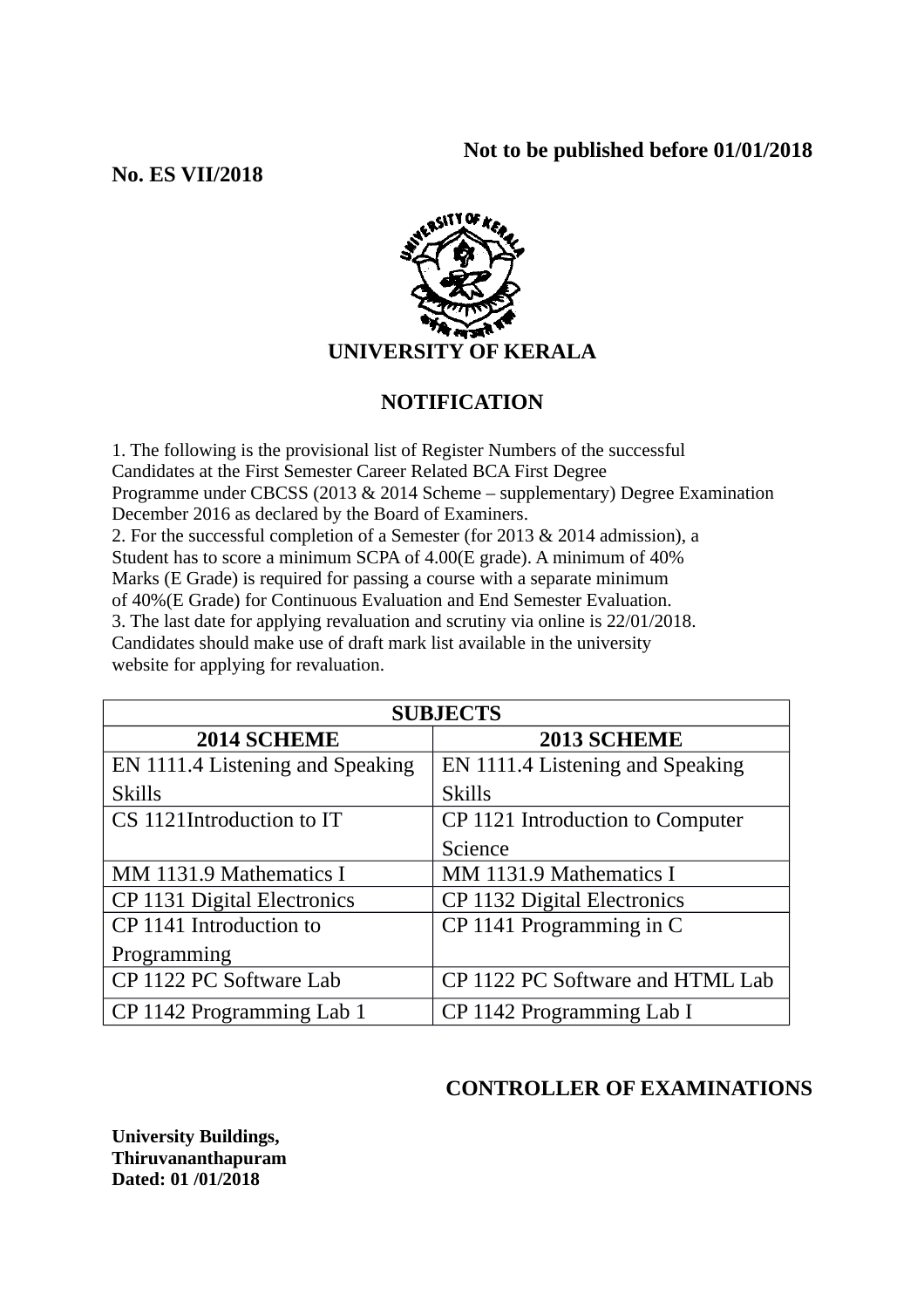## **RESULTS OF FIRST SEMESTER BCA DEGREE EXAMINATION (SUPPLEMENTARY- 2013 AND 2014 ADMISSIONS),DECEMBER 2016**

**College Code : 149**

#### **Mar Gregorios College of Arts & Science, Punnapra, Alappuzha**

**BCA - (332)**

All Pass (Semester scores given in brackets) 14149024(6.03 C) Passed in Parts (Subject codes given in brackets)  $14149010(15)$   $011(1)$  014(5) 021(1)

**College Code : 151**

### **Don Bosco College, Kottiyam, Kollam**

**BCA - (332)**

All Pass (Semester scores given in brackets) 14151004(6.46 C) 015(6.42 C) Passed in Parts (Subject codes given in brackets) 14151011(2) Result Announced Later 14151008()

**College Code : 156**

### **Carmel College, Muhamma, Alappuzha**

**BCA - (332)**

Result Announced Later 14156002() 003() 006() 007() 009() 010() 011()

**College Code : 801**

#### **C.H.M.M College of Advanced Studies, Chavarkode, Thiruvananthapuram**

**BCA - (332)**

All Pass (Semester scores given in brackets) 14801013(6.00 C) 13801021(6.13 C) Passed in Parts (Subject codes given in brackets) 14801024(15) 13801028(2)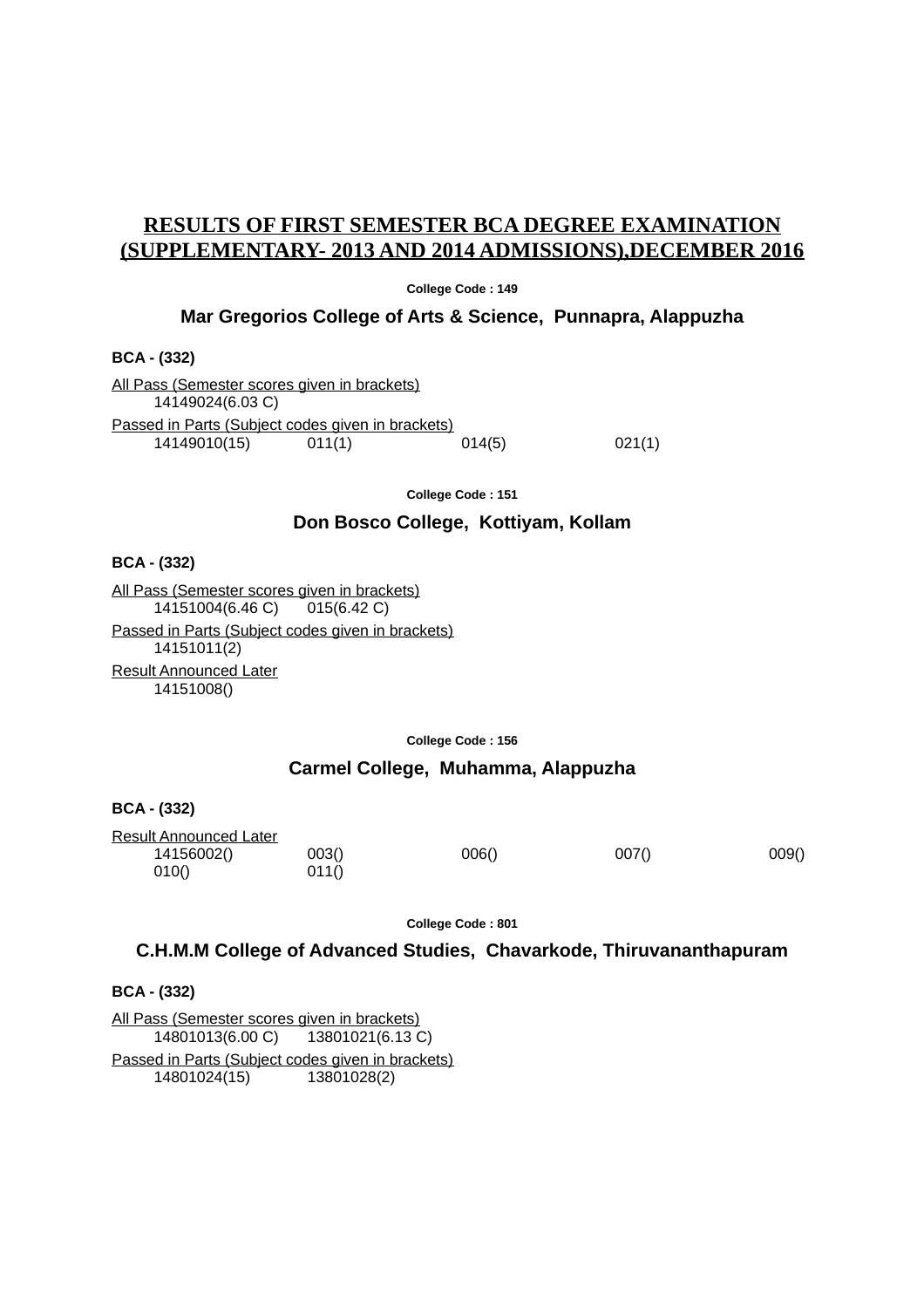### **College of Applied Sciences, Adoor, Pathanamthitta**

**BCA - (332)**

All Pass (Semester scores given in brackets) 13802041(6.01 C) Passed in Parts (Subject codes given in brackets)<br>14802004(5) 009(15) 016(5) 14802004(5) 009(15) 016(5) 026(5) 040(5) 13802032(1)

**College Code : 805**

### **K.V.V.S College of Science and Technology, Adoor, Pathanamthitta**

#### **BCA - (332)**

| All Pass (Semester scores given in brackets)                     |                     |                |       |       |
|------------------------------------------------------------------|---------------------|----------------|-------|-------|
| 14805019(6.38 C) 020(6.34 C)                                     |                     |                |       |       |
| Passed in Parts (Subject codes given in brackets)<br>14805022(5) |                     |                |       |       |
| Result Announced Later                                           |                     |                |       |       |
| 14805013()<br>016()                                              | 13805001()<br>018() | 003()<br>027() | 012() | 014() |

**College Code : 807**

### **National College, Ambalathara, Thiruvananthapuram**

| <b>BCA - (332)</b> |  |  |
|--------------------|--|--|
|--------------------|--|--|

| Passed in Parts (Subject codes given in brackets) |        |        |         |
|---------------------------------------------------|--------|--------|---------|
| 14807001(15)                                      | 002(5) | 010(5) | 035(15) |
| 13807006(4)                                       |        |        |         |
| 029(4)                                            | 036(4) |        |         |

**College Code : 809**

### **Sree Vidyadhiraja Arts and Science College, Karunagappally, Kollam**

#### **BCA - (332)**

| 010() |
|-------|
| 016() |
| 024() |
|       |
|       |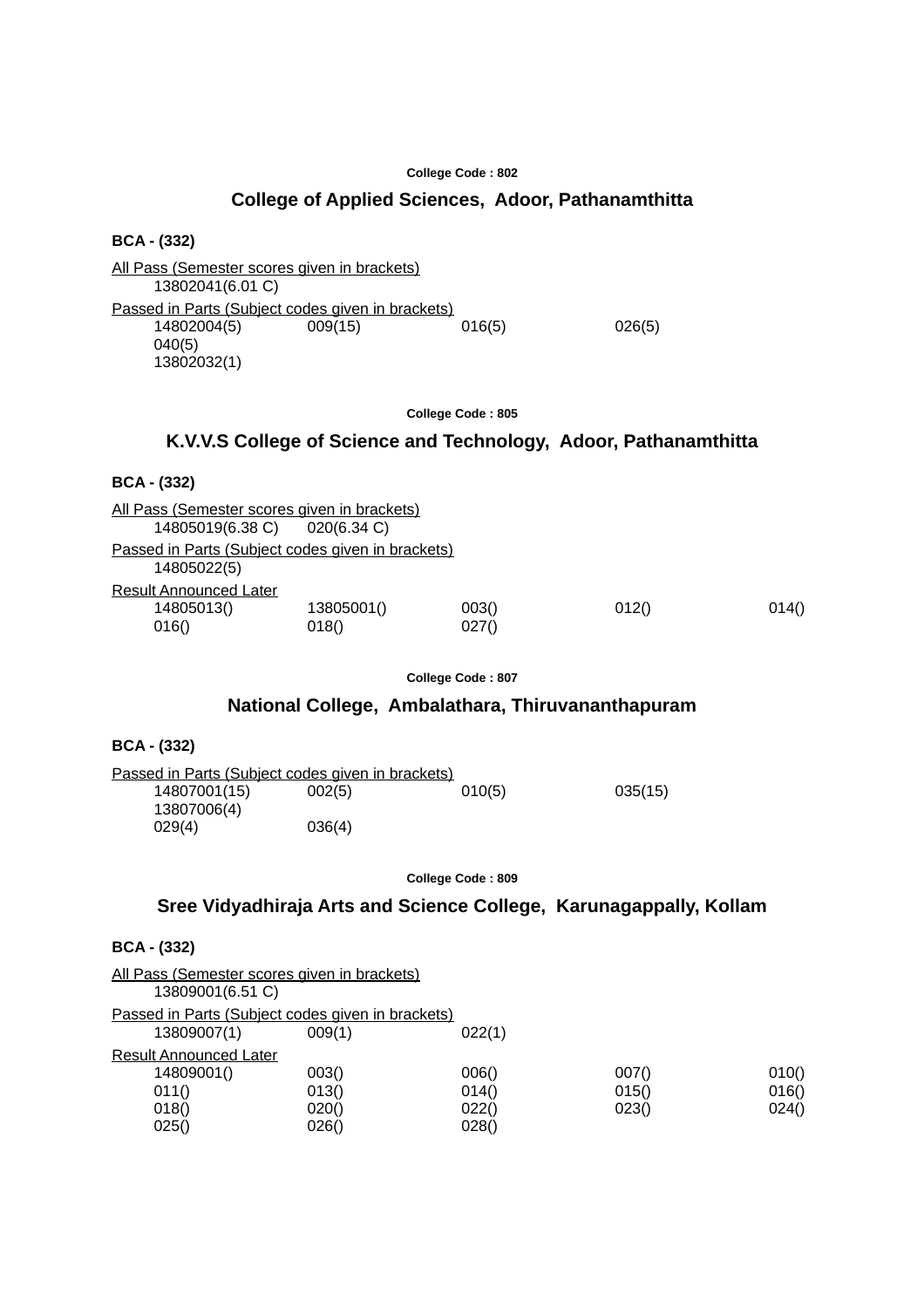### **Naipunya School of Management, Cherthala, Alappuzha**

**BCA - (332)**

All Pass (Semester scores given in brackets)<br>14812009(5.91 D) 018(5.76 D) 14812009(5.91 D) 018(5.76 D) 13812012(7.01 B) Passed in Parts (Subject codes given in brackets) 14812001(5) 006(5) 13812018(4) Result Announced Later 14812004() 007()

**College Code : 814**

### **PMSA Pookoya Thangal Arts and Science College, Kadakkal, Kollam**

**BCA - (332)**

Passed in Parts (Subject codes given in brackets) 14814001(5) 002(5) 003(5)

**College Code : 822**

### **Sree Narayana Guru Memorial Arts & Science College, Thuravoor, Cherthala**

**BCA - (332)**

**BCA - (332)**

All Pass (Semester scores given in brackets) 14822010(5.38 D) 13822013(4.92 E) Passed in Parts (Subject codes given in brackets) 14822003(5) 008(15) 012(5) 016(1) 13822024(15)

**College Code : 825**

#### **Christ Nagar College, Maranalloor, Thiruvananthapuram**

| <b>BUA - (334)</b>                                               |                         |                         |                         |                         |
|------------------------------------------------------------------|-------------------------|-------------------------|-------------------------|-------------------------|
| All Pass (Semester scores given in brackets)<br>13825001(6.50 C) | 005(6.32 C)             | 033(6.23 C)             |                         |                         |
| Result Announced Later<br>14825007()<br>040()<br>048()<br>057()  | 015()<br>041()<br>049() | 017()<br>044()<br>050() | 023()<br>045()<br>051() | 028()<br>047()<br>054() |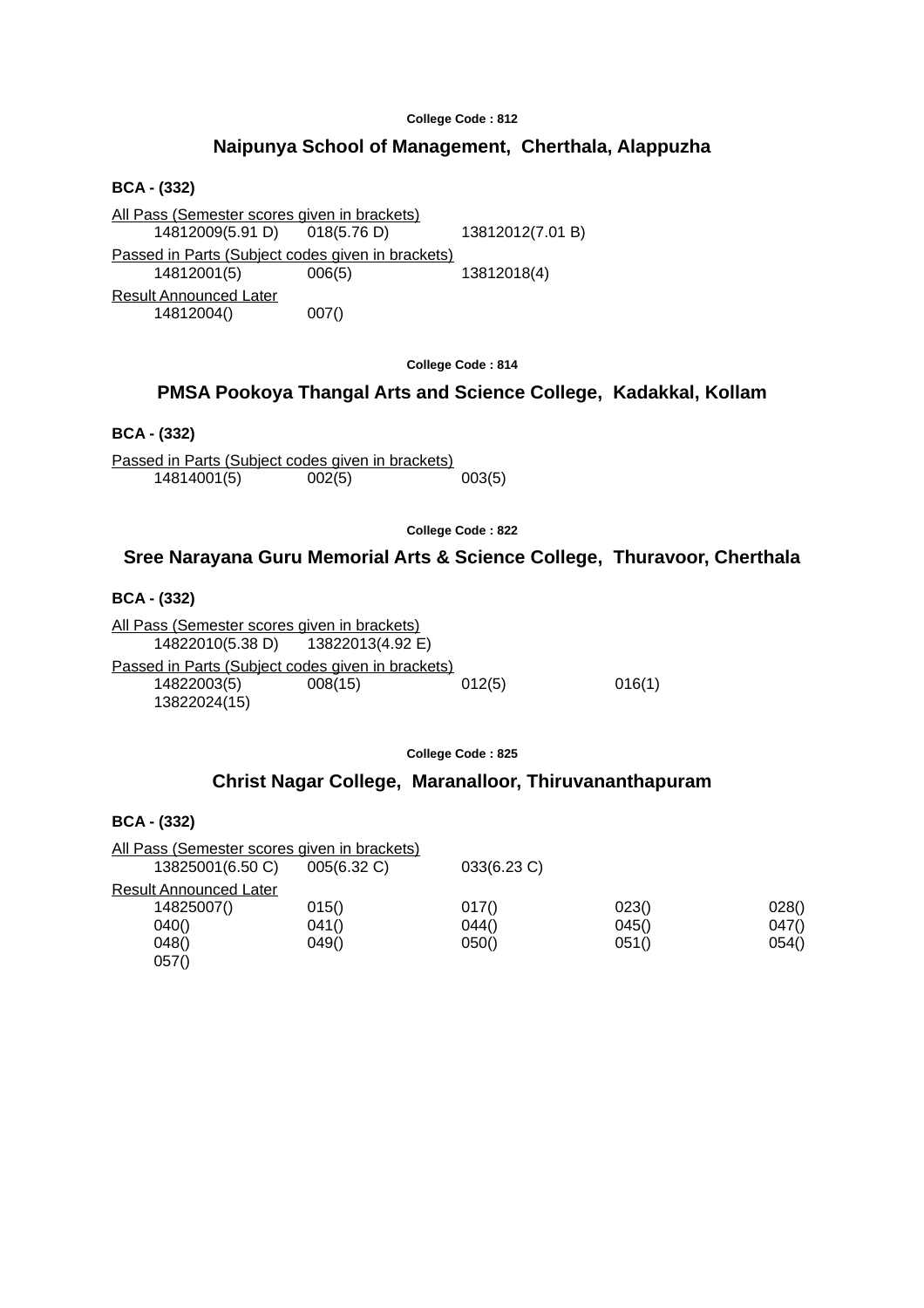### **Vigyaan College of Applied Sciences, Kattakada, Thiruvananthapuram**

**BCA - (332)**

All Pass (Semester scores given in brackets) 14826003(5.91 D) 13826001(6.68 C)

Passed in Parts (Subject codes given in brackets) 14826009(5) 010(5) 013(5)

**College Code : 827**

#### **College of Applied Science, Karthikappally, Alappuzha**

**BCA - (332)**

All Pass (Semester scores given in brackets) 14827050(7.18 B) 13827025(5.80 D)

**College Code : 959**

#### **UIT, Kottarakkara, Kollam**

**BCA - (332)**

All Pass (Semester scores given in brackets) 14959012(6.12 C) 028(6.03 C) 037(6.35 C) 13959036(6.44 C) Passed in Parts (Subject codes given in brackets) 14959010(5) 024(5) 033(3) 045(2) 13959039(4) Result Announced Later 14959018()

**College Code : 960**

#### **UIT, Karuvatta, Kollam**

**BCA - (332)**

| All Pass (Semester scores given in brackets)                     |             |                  |
|------------------------------------------------------------------|-------------|------------------|
| 14960002(6.64 C) 014(5.84 D)                                     | 028(6.49 C) | 13960019(6.06 C) |
| Passed in Parts (Subject codes given in brackets)<br>14960027(5) |             |                  |